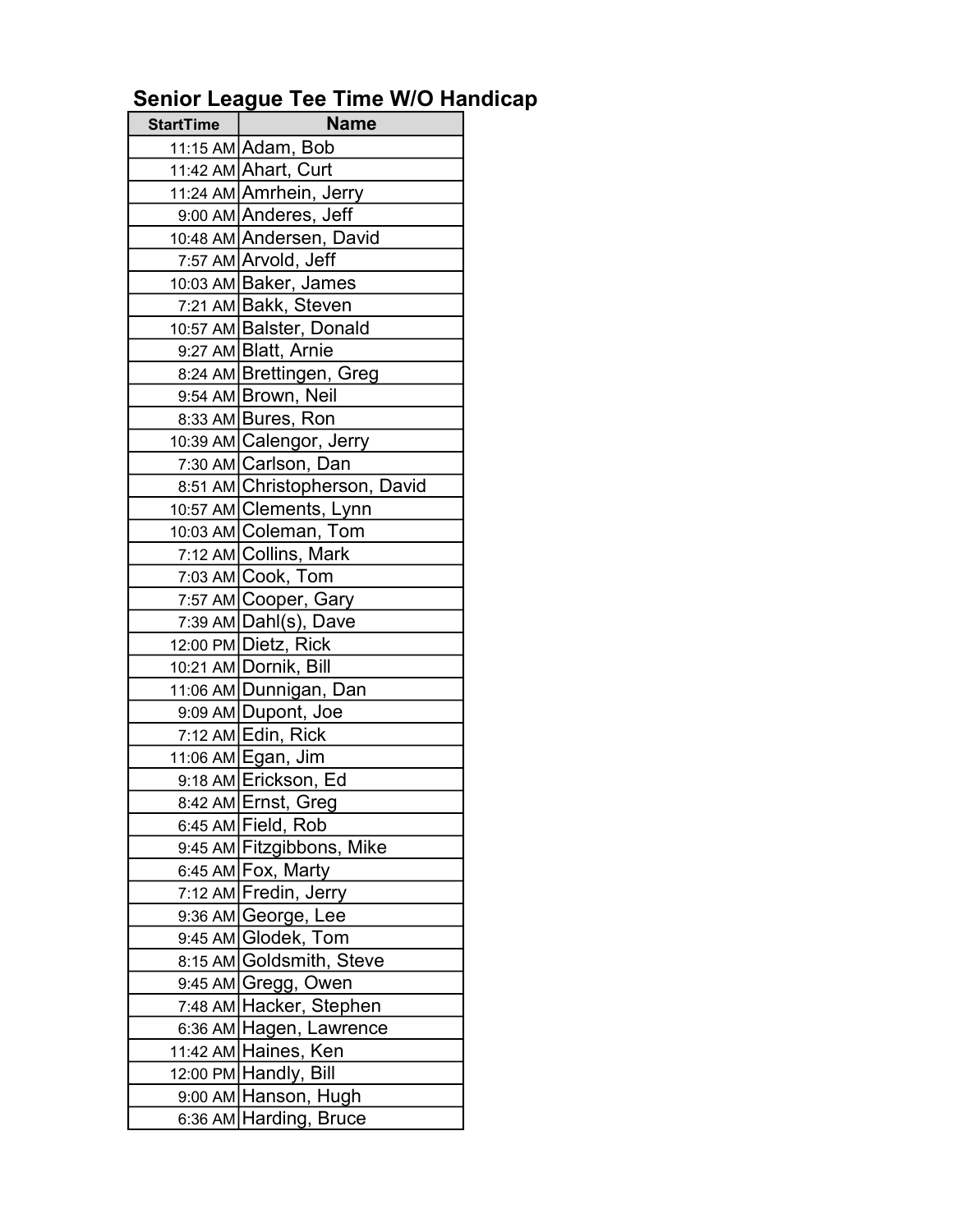| 11:15 AM Harmer, Matt                           |
|-------------------------------------------------|
| 10:12 AM Harty, John                            |
| 11:33 AM∣Hasse, Kent                            |
| 12:00 PM Haupt, Jay                             |
| 7:03 AM Hawks, Greg                             |
| 8:06 AM Hemak, Jim                              |
| 8:15 AM Hemak, John                             |
| 9:54 AM Henderson, David                        |
| 6:54 AM Hentges, Dave                           |
| 8:24 AM Hermansen, Al                           |
| 10:30 AM Homorody, David                        |
| 9:27 AM Hopf, Leo                               |
| 11:15 AM Hoyt, Dave                             |
| 10:12 AM Hughes, Mike                           |
| 9:18 AM Hutar, John                             |
| 11:51 AM Hutchinson, Craig                      |
| 12:09 PM Hvass, Charles                         |
| 10:12 AM Jensen, Dick                           |
| 10:48 AM Jensen, Steven                         |
| 8:33 AM Jeter, Mark                             |
| 8:51 AM Johansson, Don                          |
| 11:15 AM Johnson, Al                            |
| 10:12 AM Johnson, Darrel R.                     |
| 10:30 AM Johnson, Rick employee                 |
| 11:33 AM Jordano, John                          |
| 9:09 AM Kapolka, Joe                            |
| 6:54 AM Karaman, Michael                        |
| 10:48 AM Keller, Colin                          |
| 10:21 AM Kendall, Ted                           |
| 10:30 AM Koller, Phil                           |
| 6:45 AM Lamberty, Mark                          |
| 7:39 AM Lang, Tom                               |
| 7:21 AM Larson, Dayton                          |
| 9:45 AM Larson, Richard                         |
| 11:33 AM Larson, Scott                          |
| 8:24 AM Law, Tom                                |
| 9:36 AM Leich, Tom<br>11:42 AM Lindmeier, James |
| 9:09 AM Loweth, Tom                             |
| 10:57 AM Lundgren, John                         |
| 11:24 AM Machmeier, Bruce                       |
| 8:42 AM Maki, Bill                              |
| 9:54 AM Malone, Ed                              |
| 7:21 AM Manka, Gary                             |
| 6:45 AM Marczak, Larry                          |
| 8:06 AM McKinney, Jim                           |
| 7:39 AM McMonagle, Douglas                      |
|                                                 |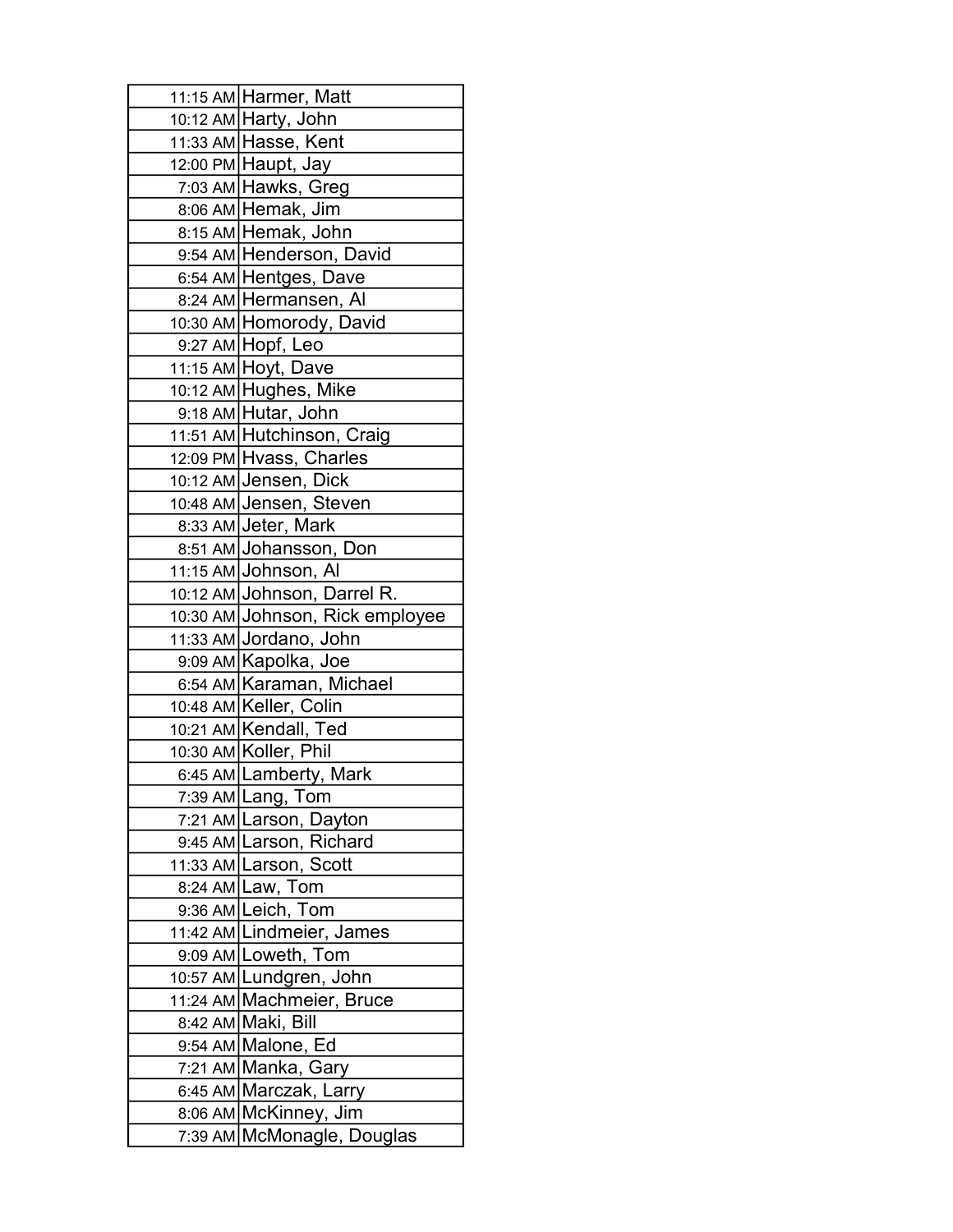| 9:18 AM Meyer, Terry       |
|----------------------------|
| 12:00 PM Morrison, Paul    |
| 10:03 AM Murray, Gary      |
| 11:06 AM Myhre, David      |
| 9:00 AM Ness, Jerry        |
| 12:00 PM Nicholson, Paul   |
| 12:09 PM Oatley, Bob       |
| 9:00 AM Obrien, Denny      |
| 11:24 AM Orris, Gary       |
| 9:36 AM Parrill, Morgan    |
| 7:57 AM Pearson, Todd      |
| 11:51 AM Perry, John       |
| 10:39 AM Pettis, Gary      |
| 6:54 AM Pintens, Frank     |
| 11:06 AM Pirner, Tim       |
| 9:18 AM Plain, Chuck       |
| 9:09 AM Pogatchnik, Joe    |
| 10:39 AM Preisler, Randy   |
| 8:06 AM Purdy, John        |
| 7:48 AM Qvale, Jack        |
| 9:27 AM Remeta, Howard     |
| 8:33 AM Rockers, Pete      |
| 6:54 AM Rongitsch, Timothy |
| 11:51 AM Roske, Tom        |
| 8:42 AM Rousu, Ron         |
| 11:51 AM Rowweder, Don     |
| 8:15 AM Rudenick, Stephen  |
| 12:09 PM Ruschmeyer, Ross  |
| 6:36 AM Ruzicka, Jerry     |
| 8:24 AM Save for McKinney  |
| 9:54 AM Schafer, Mark      |
| 9:54 AM Schmidt, Robert    |
| 10:21 AM Schmidt, Roger    |
| 8:51 AM Schneider, Ron     |
| 9:45 AM Schnobrich, Rick   |
| 7:48 AM Schultz Ron        |
| 9:54 AM Schultz, Greg      |
| 10:03 AM Schupmann, Paul   |
| 7:57 AM Seamans, Kevin     |
| 10:39 AM Sellman, Dave     |
| 7:48 AM Skaar, Randy       |
| 7:30 AM Smith, Doug        |
| 7:03 AM Smothers, Paul     |
| 11:33 AM Snyder, Bob       |
| 10:21 AM Solberg, Steve    |
| 7:39 AM Sperle, Kevin      |
| 7:03 AM Stangret, Brian    |